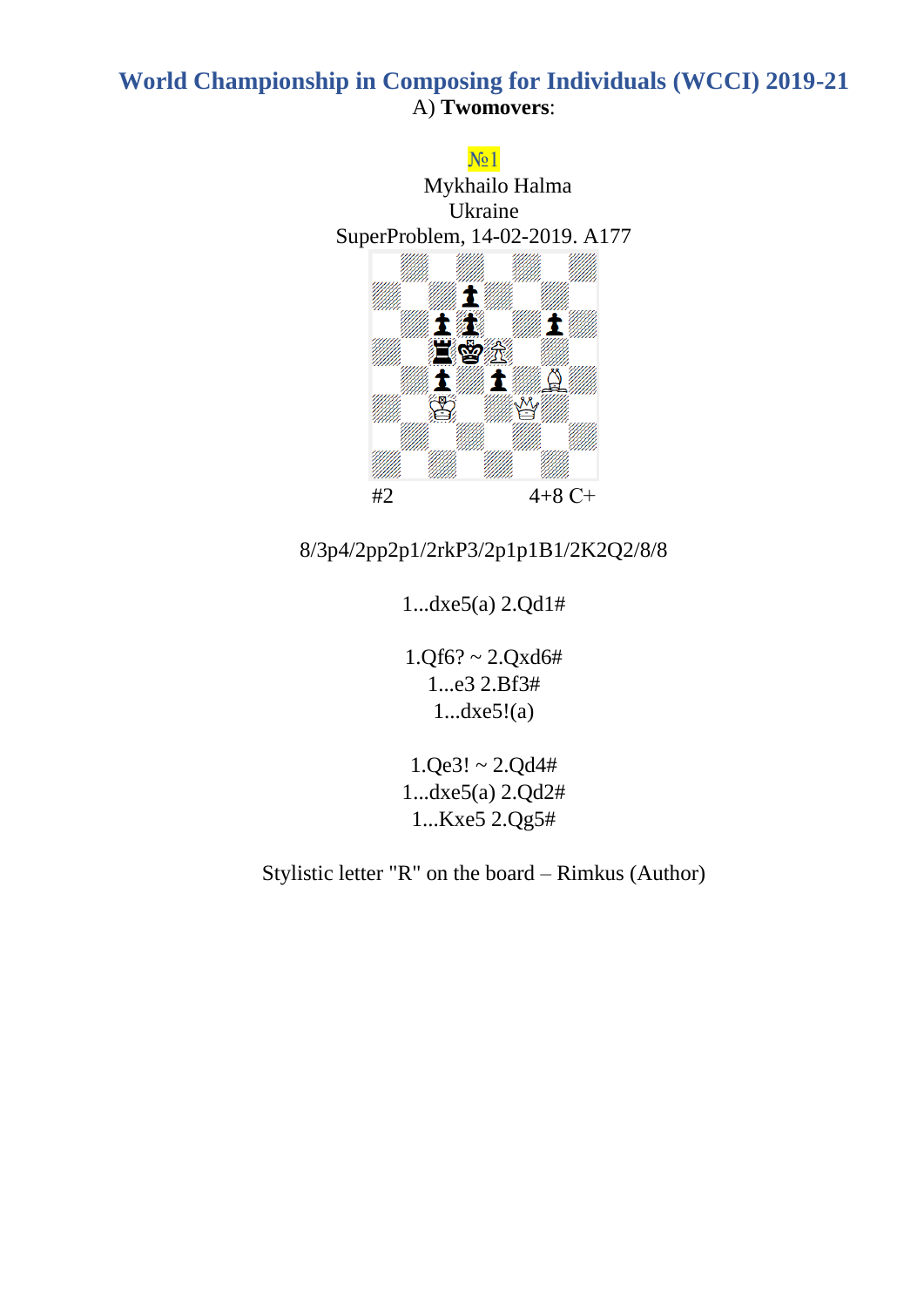No<sub>2</sub>

Mykhailo Halma Ukraine Проблеміст України, №1(59), січень-березень 2019. A558.



8/1p1p4/pPkp4/6N1/P7/2K5/8/2Q3B1

1.Qe3 d5 **a** 2.Qc5#, 1…a5 **b**, 1.Qb1? a5 **b** 2.Qb5#, 1…d5! **a**,

1.Qf4! d5 **a** a5 **b** Kd5 2.Qc7 Qc4 Qe4#

The theme of Kharkivska-2 at Meredith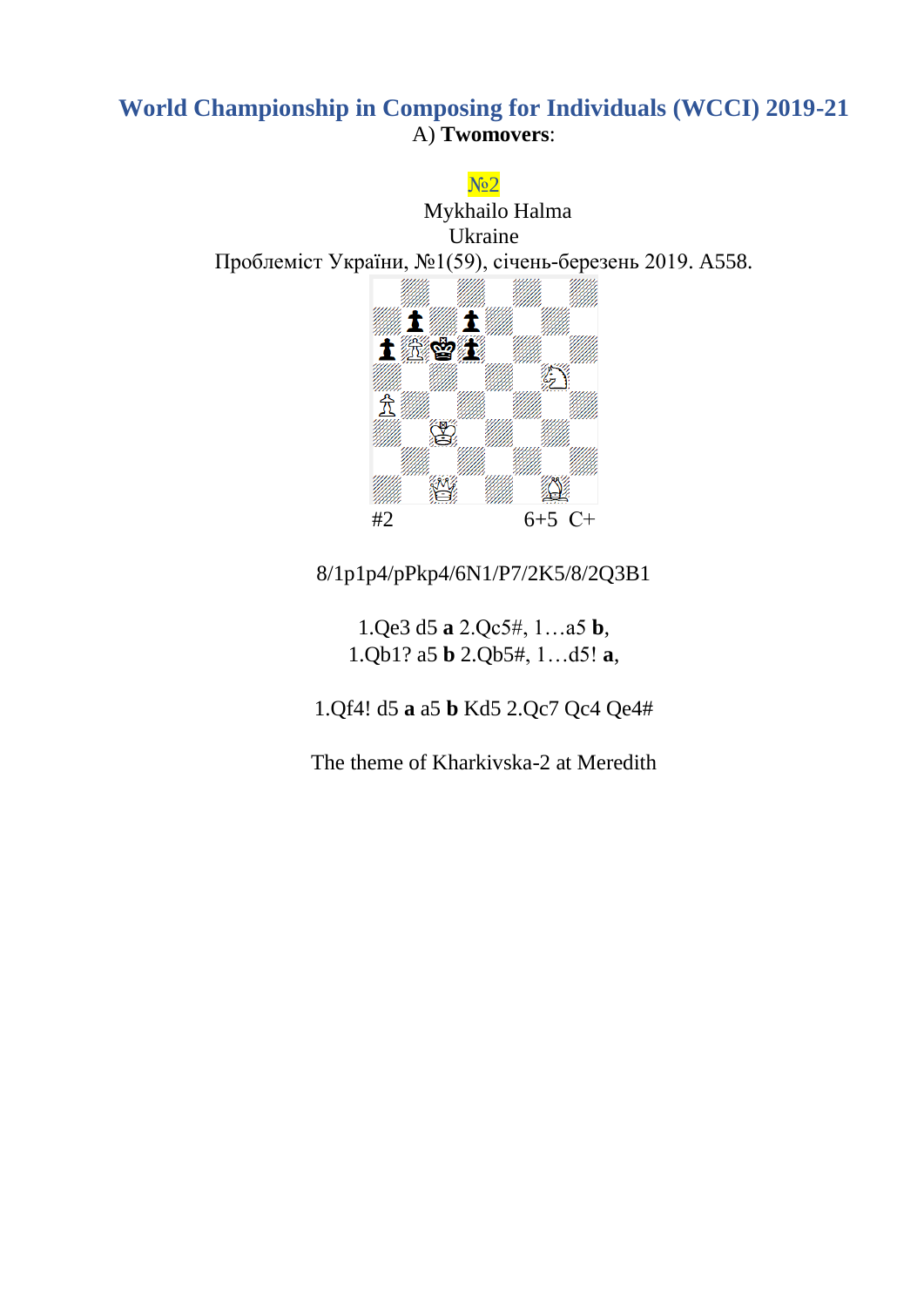#### No<sub>2</sub>



#### 1K6/5p2/2bp1Np1/n2PkpP1/1bPNp3/5pP1/5B2/7Q

 $1.$ Qa1? ~  $2.$ S:f3/S:c6# (**AB**), 1…B:d5 f4 2.Sd7 Sg4# (**CD**), 1…Bc3!

> 1Qh8! 2.Sg4/Sd7# (**CD**), 1…e3 S:c4 2.S:f3 S:c6# (**AB**)

> > Odessa themeа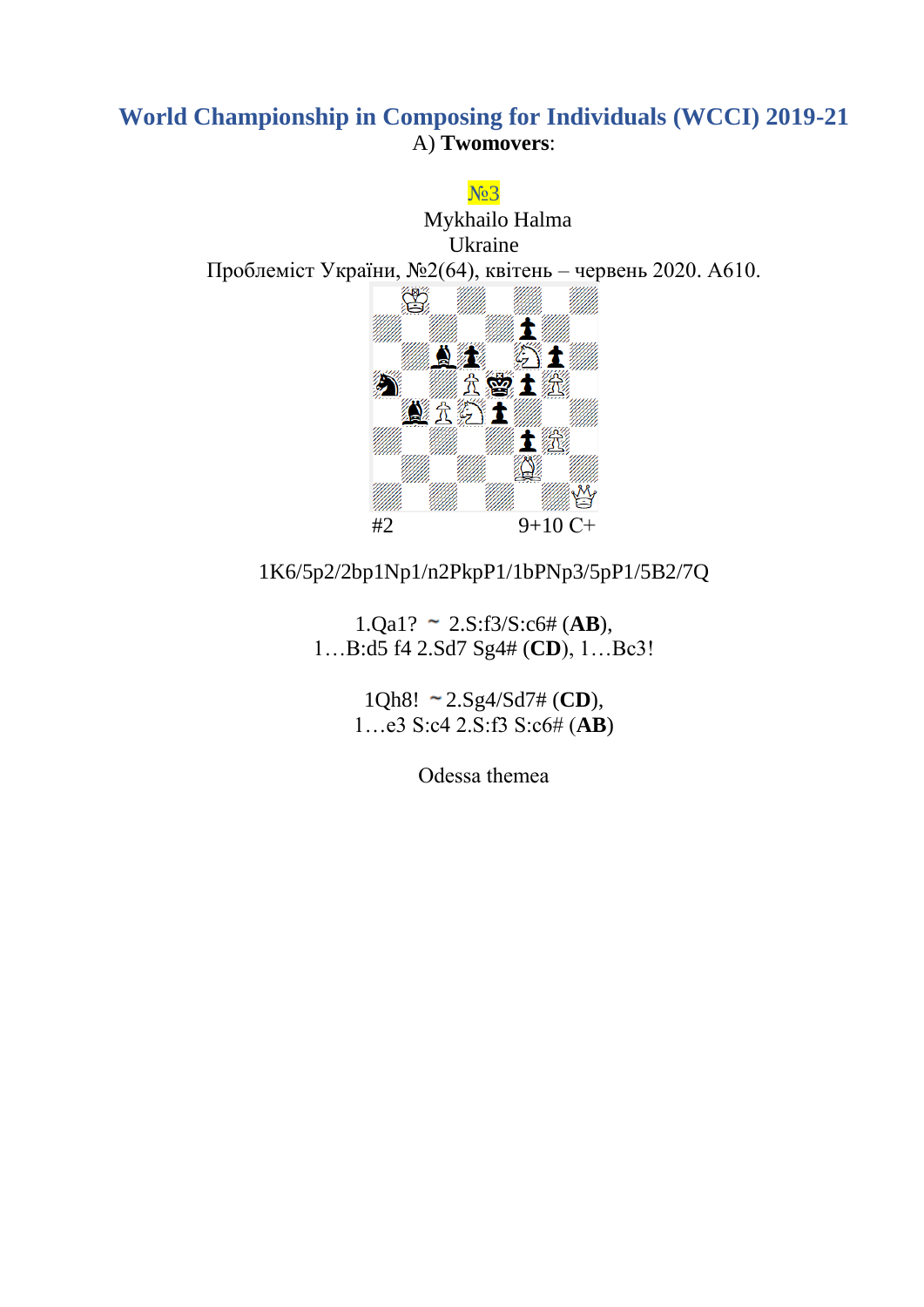

# 8/3K4/6p1/5k2/8/2P1BP2/8/2Q5

1.Bh6!  $\sim 2.Qg5\#/Qf4\#$ 1...Ke5/g5 2.Qg5# 1...Kf6 2.Qf4#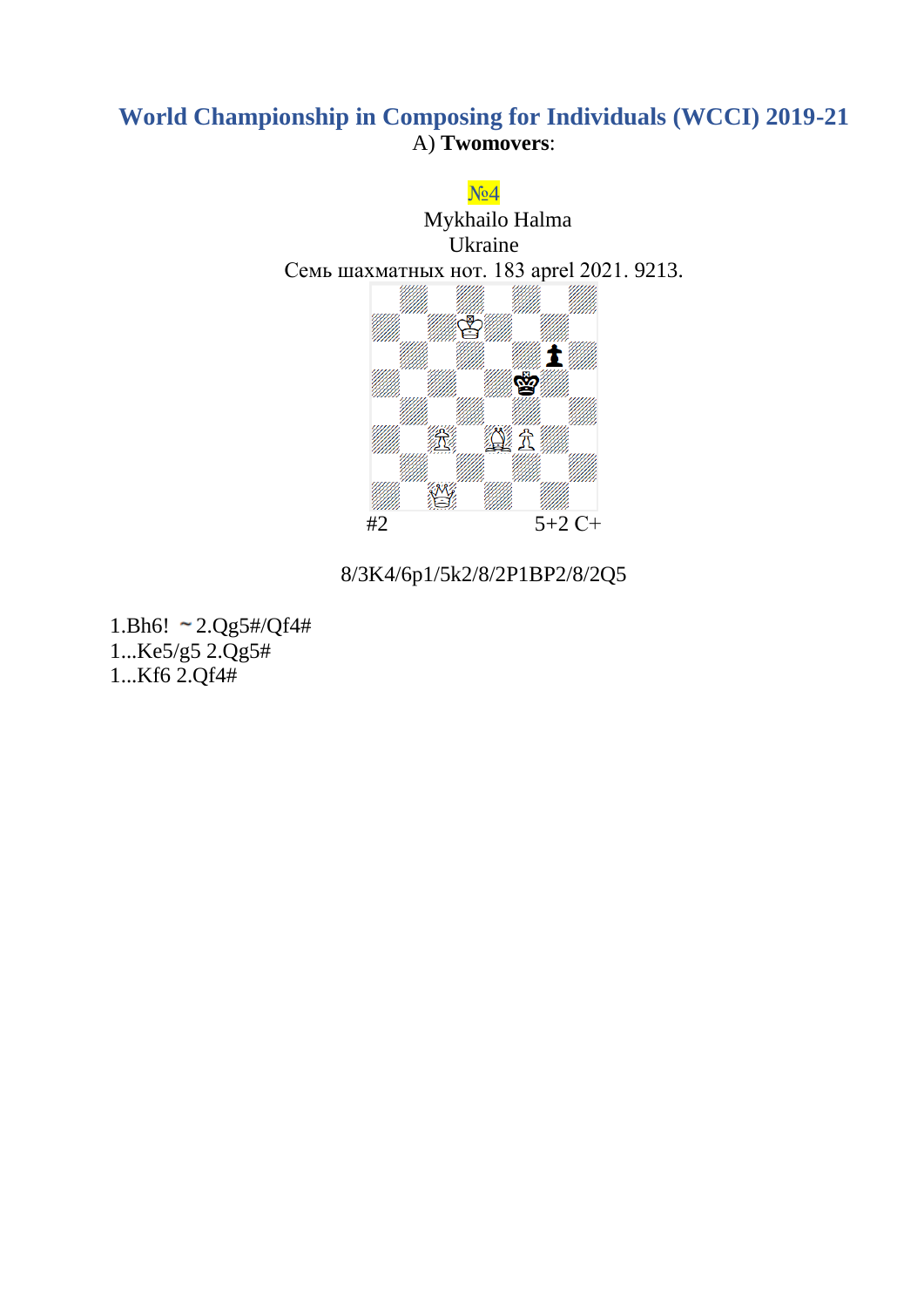

8/8/4pQ2/2Bp4/n1kNP3/p2N4/3K4/8

 $1.Qe7$  !  $\sim$  2.e5 #  $1...S: c5$  2.Q: $c5$ # 1...d:e4  $2.Q$ :e6 #